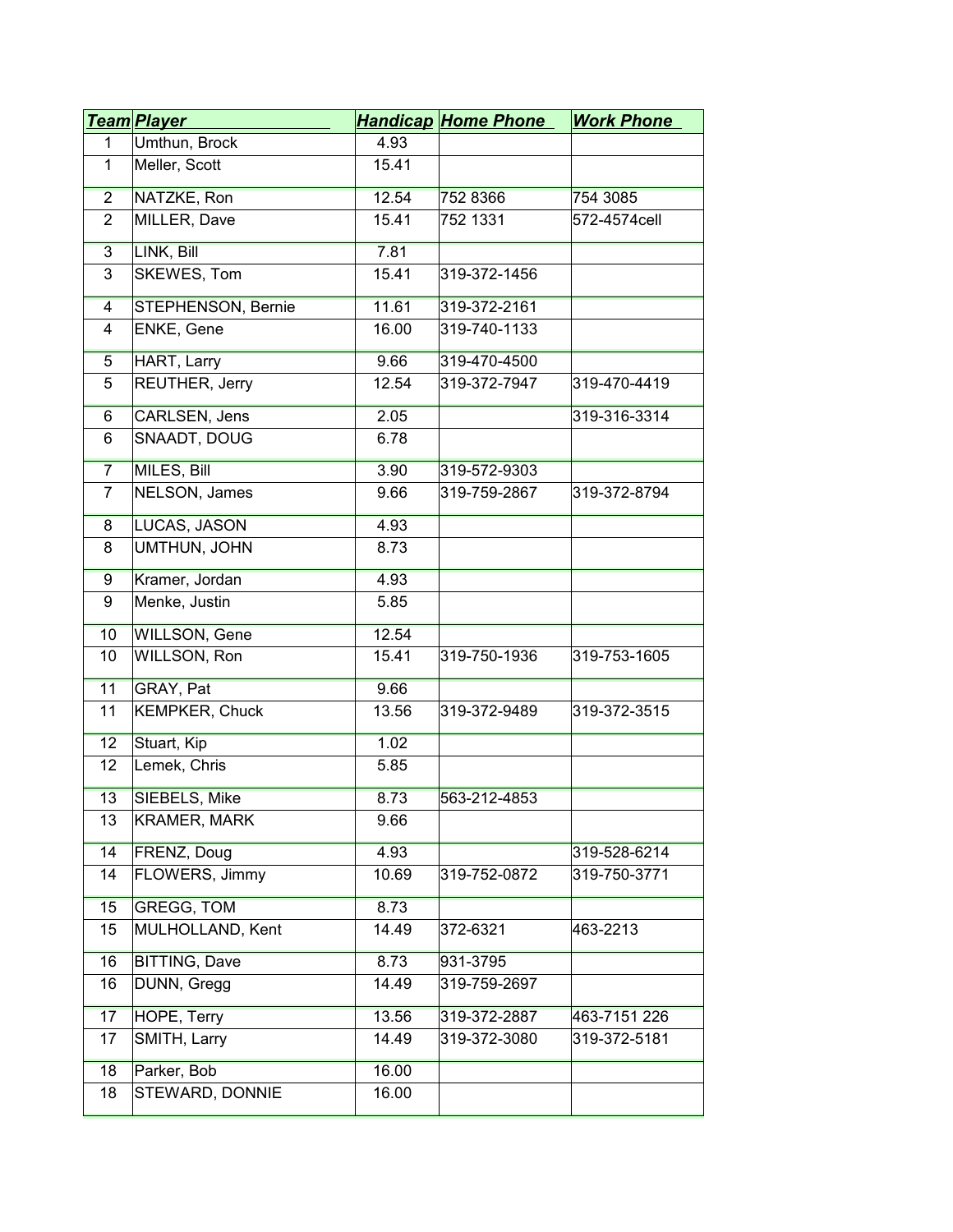| 19                          | Snaadt, Rod            | 10.69 |              |              |
|-----------------------------|------------------------|-------|--------------|--------------|
| 19                          | ROBU, Randy            | 16.00 |              |              |
| 20                          | TRIPP, Larry           | 9.66  | 319-572-2700 |              |
| 20                          | LYONS, Curt            | 16.00 | 753 0076     |              |
| 21                          | Prall, Bob             | 16.00 |              |              |
| 21                          | DUKE, Dennis           | 16.00 | 759-6826     | 754 8415     |
| 22                          | <b>OSMANSKI, Chuck</b> | 14.49 | 319-372-8622 | 319-316-3671 |
| 22                          | <b>KELLER, Roger</b>   | 16.00 | 319-470-2386 | 319-376-5334 |
| 23                          | Parker, Randy          | 9.66  |              |              |
| 23                          | Nelson, Phil           | 16.00 |              |              |
| 24                          | WILSON, Ryan           | 9.66  | 319-470-9269 |              |
| 24                          | Thompson, Gary         | 16.00 |              |              |
| 25                          | <b>STACK, TOM</b>      | 16.00 |              |              |
| 25                          | Ranck, Darin           | 16.00 |              |              |
| 26                          | Ott, Kyle              | 0.00  |              |              |
| 26                          | Beelman, Jeremy        | 4.93  |              |              |
| 27                          | Neuweg, DyLan          | 0.10  |              |              |
| 27                          | Neuweg, Derek          | 9.66  |              |              |
| 28                          | LINDER, Marv           | 8.73  | 309-873-2537 | 319-754-3090 |
| 28                          | RYAN, Brandon          | 12.54 |              | 319-754-3434 |
| 29                          | Holtkmap, Bobby        | 0.00  |              |              |
| 29                          | BENDLAGE, Dan          | 14.49 | 217-242-5298 | 217-755-4350 |
| 30                          | ENGEL, Jim             | 9.66  | 319-752-8076 | 750-0144cell |
| 30                          | SCHNEIDER, Don         | 16.00 | 319-372-7328 |              |
| 31                          | Carter, Shane          | 0.00  |              |              |
| 31                          | Walker, Ron            | 0.00  |              |              |
| 32                          | Burch, Brett           | 0.00  |              |              |
| 32                          | Burch, Dick            | 0.00  |              |              |
|                             |                        |       |              |              |
|                             | <b>Substitutes</b>     |       |              |              |
|                             | <b>Team Names</b>      |       |              |              |
| Team 1                      | TEAM <sub>1</sub>      |       |              |              |
| Team 2<br>TEAM <sub>2</sub> |                        |       |              |              |
| Team 3<br>TEAM <sub>3</sub> |                        |       |              |              |
| Team 4<br>TEAM 4            |                        |       |              |              |
| TEAM <sub>5</sub><br>Team 5 |                        |       |              |              |
| TEAM <sub>6</sub><br>Team 6 |                        |       |              |              |